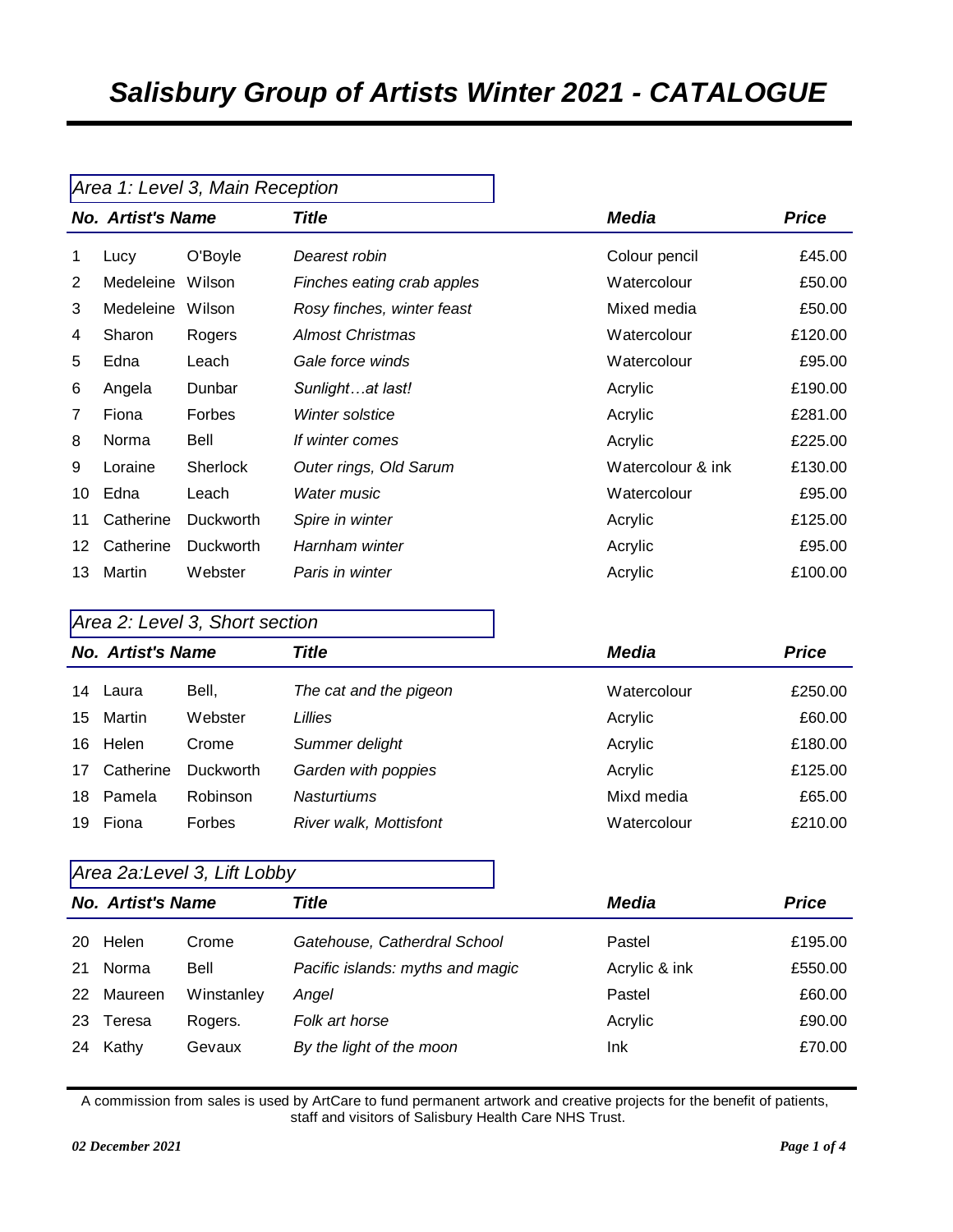| Area 2a:Level 3, Lift Lobby       |         |           |              |        |
|-----------------------------------|---------|-----------|--------------|--------|
| Title<br><b>No. Artist's Name</b> |         | Media     | <b>Price</b> |        |
| -25<br>Teresa                     | Rogers. | Cool cats | Acrylic      | £90.00 |

## *Area 3a:Level 3, New build*

|    | <b>No. Artist's Name</b> |                             | <b>Title</b>                     | <b>Media</b>      | <b>Price</b> |
|----|--------------------------|-----------------------------|----------------------------------|-------------------|--------------|
| 26 | Pamela                   | Robinson                    | <b>Tulips</b>                    | Watercolour       | £70.00       |
| 27 | James                    | Thompson                    | Carmine bee-eater                | Watercolour       | £50.00       |
| 28 | Helen                    | Crome                       | Cheeky chap                      | Acrylic           | £80.00       |
| 29 | Paul                     | Ryder                       | Gastronomic delights             | Print by artist   | £90.00       |
| 30 | Christine                | Brantingham                 | Cabin, Narbourough Hall          | Oil on board      | £60.00       |
| 31 | Maureen                  | Winstanley                  | Great tit                        | Acrylic           | £90.00       |
| 32 | Maureen                  | Winstanley                  | Old Sarum                        | Acrylic           | £90.00       |
| 33 | Louisa                   | Saffioti                    | Allotments in early autumn       | Watercolour       | £50.00       |
| 34 | Louisa                   | Saffioti                    | Late summer                      | Acrylic           | £50.00       |
| 35 | Louisa                   | Saffioti                    | Chattering in the park           | Watercolour       | £50.00       |
| 36 | Lyn                      | Ryder,                      | Colder than it looks             | Acrylic           | £65.00       |
| 37 | Jane                     | Hanbidge                    | Bird of prey 2                   | Pastel            | £25.00       |
| 38 | Jane                     | Hanbidge                    | Bird of prey 1                   | Pastel            | £25.00       |
| 39 | Jane                     | Hanbidge                    | Eye of tiger                     | Pastel            | £25.00       |
| 40 | Angela                   | Dunbar                      | Fruit of the earthenware         | Acrylic           | £160.00      |
| 41 | Cary                     | Sinclair-Kemp The Cloisters |                                  | Water based oils  | £250.00      |
| 42 | Mike                     | Dedman                      | <b>Shapes</b>                    | Acrylic           | £55.00       |
| 43 | Cary                     |                             | Sinclair-Kemp Angel with a heart | Acrylic           | £75.00       |
| 44 | Mike                     | Dedman                      | <b>Tree</b>                      | Acrylic           | £50.00       |
| 45 | Michael                  | Bacon                       | <b>Twilight on the Downs</b>     | Watercolour       | £90.00       |
| 46 | James                    | Thompson                    | Monster drilling                 | Watercolour       | £40.00       |
| 47 | Christine                | Brantingham                 | <b>View from Fovant Down</b>     | Oil on board      | £60.00       |
| 48 | Mike                     | Dedman                      | Meadow                           | Acrylic           | £60.00       |
| 49 | Michael                  | Bacon                       | Orange dahlias                   | Watercolour       | £90.00       |
| 50 | Norma                    | Bell                        | <b>Blue remembered hills</b>     | Watercolour & ink | £750.00      |

## *Area 4: Level 4, Far end*

| <b>No. Artist's Name</b> |          |        | Title                    | Media       | <b>Price</b> |
|--------------------------|----------|--------|--------------------------|-------------|--------------|
|                          | 51 Kathy | Gevaux | Across the wide blue sea | Mixed media | £155.00      |
|                          | 52 Annie | George | High horizon abstract    | Acrylic     | £110.00      |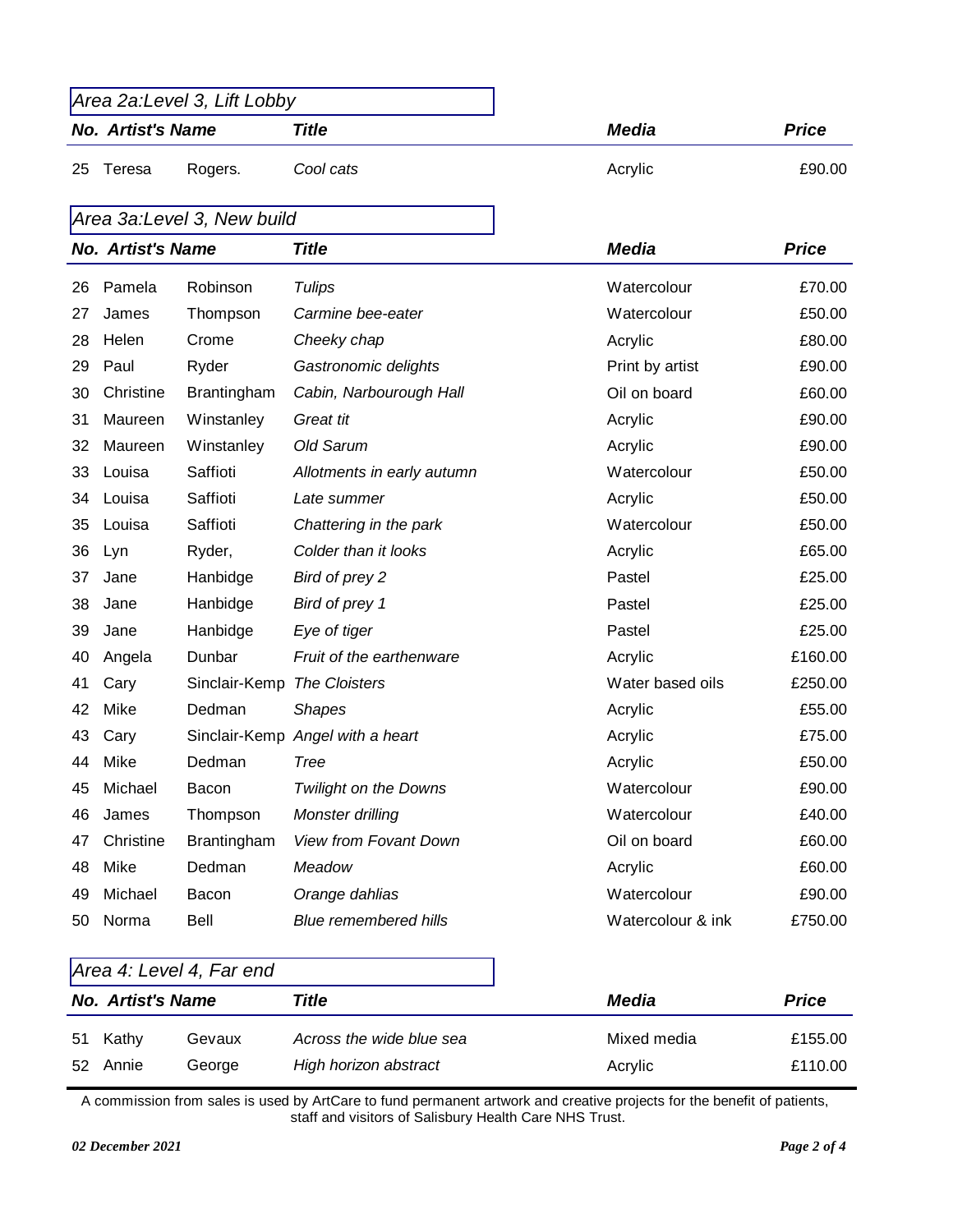## *Area 4: Level 4, Far end*

|    | <b>No. Artist's Name</b> |               | <b>Title</b>                        | <b>Media</b>     | <b>Price</b> |
|----|--------------------------|---------------|-------------------------------------|------------------|--------------|
| 53 | Paul                     | Ryder         | Flash of light                      | Oil              | £195.00      |
| 54 | Fiona                    | Forbes        | The spire from Clarendon            | Oil              | £110.00      |
| 55 | Charmain                 | McBryde       | Mean wood                           | Oil              | £120.00      |
| 56 | Paul                     | Ryder         | Salisbury Cathederal from the South | Print by artist  | £100.00      |
| 57 | Lyn                      | Ryder,        | <b>Blue horizon</b>                 | Acrylic          | £50.00       |
| 58 | Lyn                      | Ryder,        | Monday                              | Acrylic          | £70.00       |
| 59 | Annie                    | George        | Towards the island                  | Acrylic          | £150.00      |
| 60 | Melissa                  | Wadsworth     | Clouds on a windy day               | Charcoal         | £149.00      |
| 61 | Melissa                  | Wadsworth     | In between (II)                     | Charcoal         | £149.00      |
| 62 | Melissa                  | Wadsworth     | Looking up (II)                     | Charcoal         | £149.00      |
| 63 | Alan                     | Winstanley    | Eryngium                            | Acrylic          | £85.00       |
| 64 | <b>Terry</b>             | Kemp          | New beginnings                      | Acrylic          | £280.00      |
| 65 | Angela                   | Dunbar        | Towan Beach, Cornwall               | Water based oils | £160.00      |
| 66 | Annie                    | George        | The headland                        | Acrylic          | £145.00      |
| 67 | Kathy                    | Gevaux        | White cosmos                        | Acrylic          | £110.00      |
| 68 | Sharon                   | <b>Boston</b> | Running bunny                       | Mixed media      | £195.00      |
| 69 | Terry                    | Kemp          | Avon kingfishers                    | Acrylic          | £210.00      |
| 70 | Lucy                     | O'Boyle       | <b>Sitting pretty</b>               | Colour pencil    | £45.00       |
| 71 | Lucy                     | O'Boyle       | Into the wild                       | Colour pencil    | £45.00       |
| 72 | Sharon                   | <b>Boston</b> | Cat on wall                         | Mixed media      | £195.00      |
| 73 | James                    | Thompson      | Misty morning, Salisbury            | Watercolour      | £50.00       |
| 74 | Laura                    | Bell,         | <b>New Sarum from Old Sarum</b>     | Watercolour      | £250.00      |
| 75 | Alan                     | Winstanley    | Nr. Sturminster Newton              | Mixed media      | £85.00       |
| 76 | Vic                      | Campden       | Dakota DC3                          | Tapestry         | £120.00      |
| 77 | Alan                     | Winstanley    | Forest glade                        | Watercolour      | £95.00       |
| 78 | Pamela                   | Robinson      | <b>Sunset</b>                       | Acrylic          | £90.00       |
| 79 | Vic                      | Campden       | <b>Tiggy at Old Sarum</b>           | Tapestry         | £140.00      |
| 80 | Christine                | Brantingham   | Grovelly Wood                       | Oil on board     | £90.00       |

#### *Area 6: Level 4, Main reception*

|    | <b>No. Artist's Name</b> |                 | Title                      | Media       | <b>Price</b> |
|----|--------------------------|-----------------|----------------------------|-------------|--------------|
| 81 | Hoppy                    |                 | Goodson-WickelNatermeadows | Watercolour | £295.00      |
| 82 | Loraine                  | <b>Sherlock</b> | Field edge                 | Mixed media | £150.00      |
| 83 | Martin                   | Webster         | Coastal cottage            | Acrylic     | £70.00       |